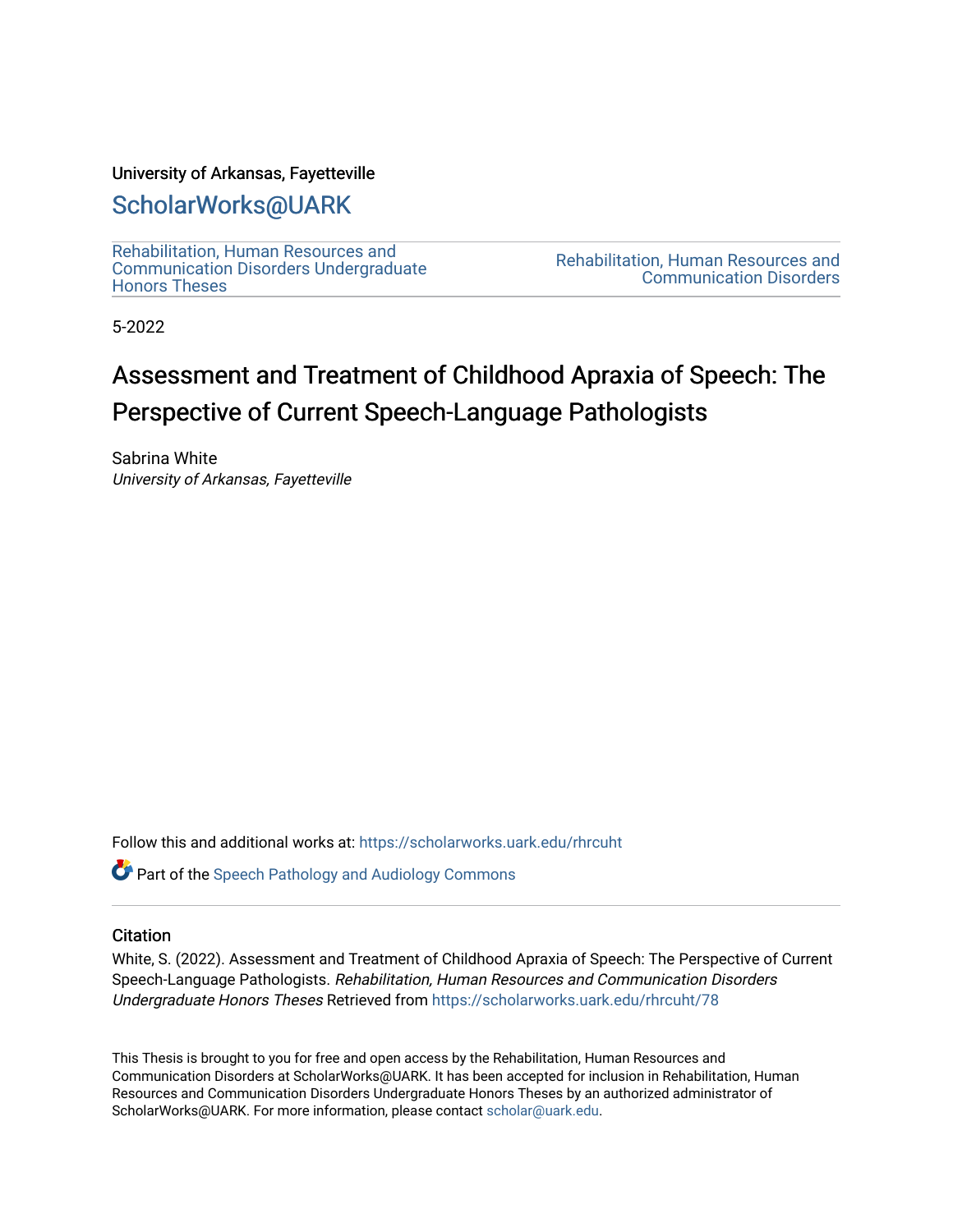### **Assessment and Treatment of Childhood Apraxia of Speech: The Perspective of Current Speech-Language Pathologists**

**Sabrina White**

**Communication Sciences and Disorders**

**University of Arkansas**

**May 2, 2022**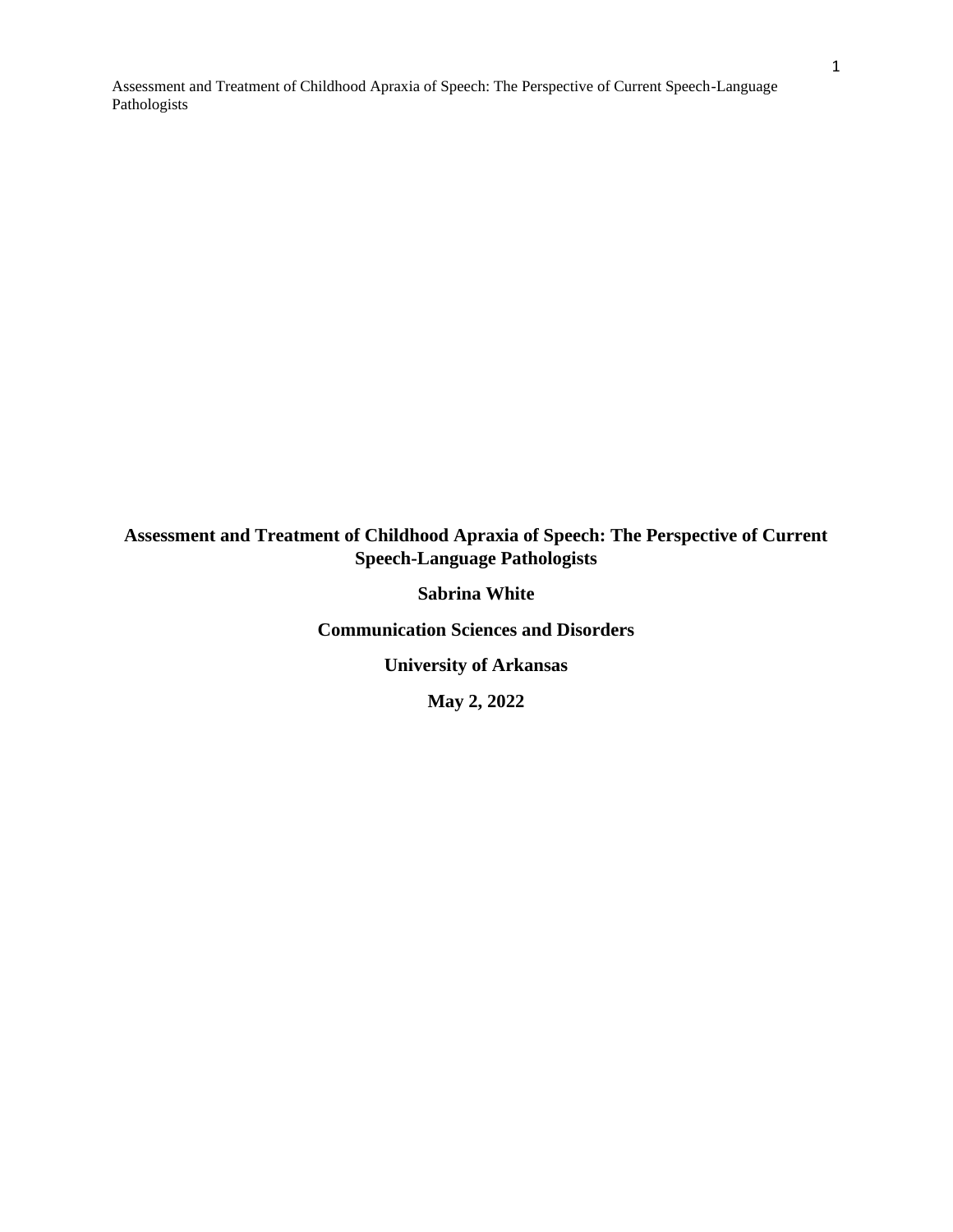#### **Abstract**

"Childhood apraxia of speech (CAS) is a neurological childhood (pediatric) speech sound disorder in which the precision and consistency of movements underlying speech are impaired in the absence of neuromuscular deficits (e.g. abnormal reflexes, abnormal tone)" (ASHA, 2007b, Definitions of CAS section, para. 1). The role of speech-language pathology in conjunction with childhood apraxia of speech is the treatment of whichever speech sound disorders exist. The variable nature of CAS creates challenges for SLPs. Presently, "there are no validated diagnostic features that differentiate CAS from other childhood speech sound disorders." (ASHA, 2007b, Signs and Symptoms, para 1). Due to this lack of definitive diagnostic markers, there remains much to be learned in the understanding of the disorder, and a need for additional research, so that practitioners will be better able to diagnose and treat this puzzling condition.

The purpose of this study is to collect data via online survey to gain information on the assessment and treatment of childhood apraxia of speech by SLPs working in a variety of settings. This project will consist of attaining, ideally, five hundred participants who are licensed speech-language pathologists. In order to recruit a large sample, participants will be incentivized through the possibility of winning a one-hundred-dollar VISA gift card in a raffle. Participants will answer ten multiple-choice questions which range from questions about themselves to their caseloads. The goal is to compare and contrast information about CAS from assessment to treatment.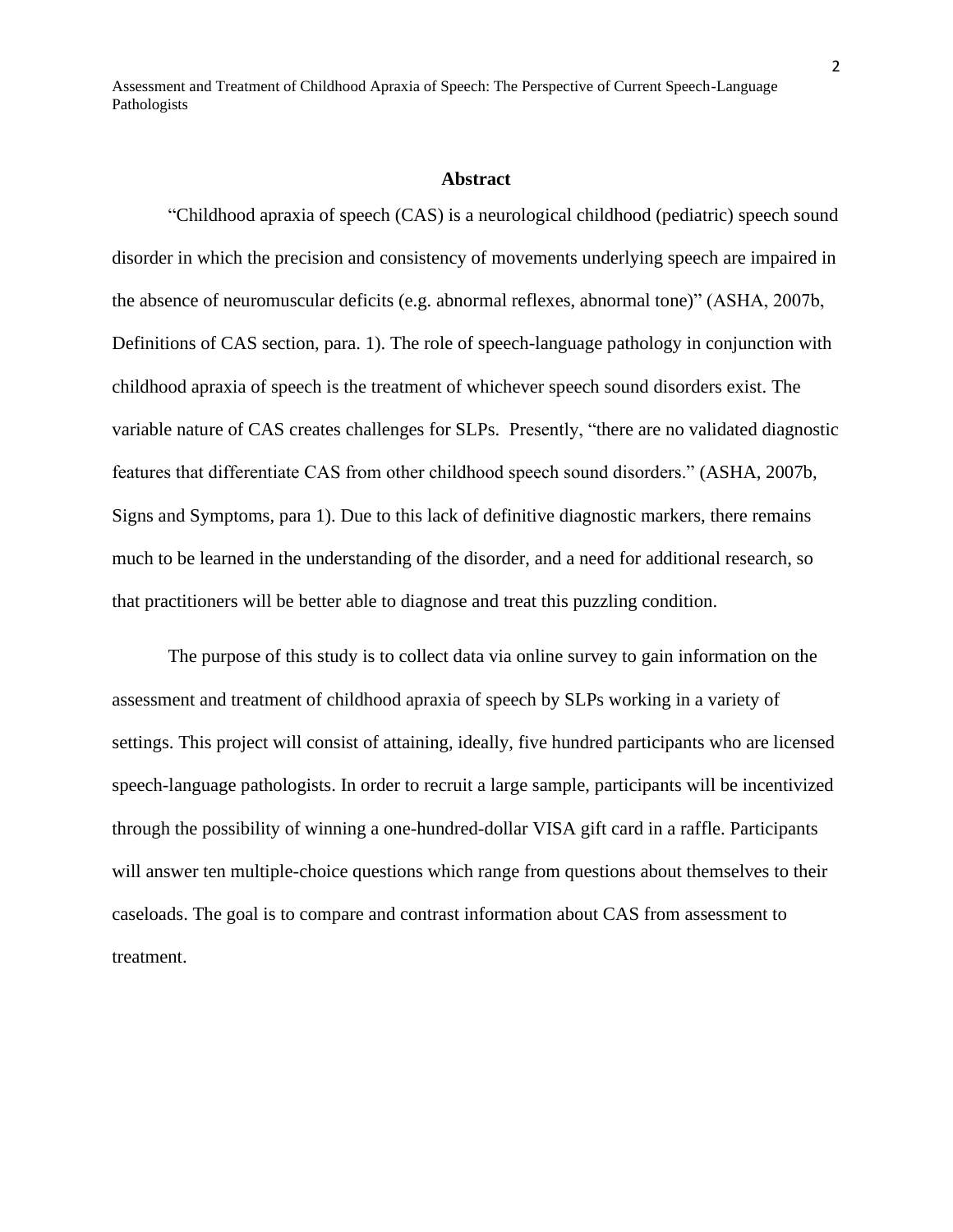#### **Background**

Childhood apraxia of speech is commonly found in one to two per every thousand children (ASHA, 2007b). It can be difficult to differentiate childhood apraxia of speech from other speech sound disorders. There are a few ways that CAS is typically seen; "Inconsistent errors on consonants and vowels in repeated productions of syllables or words. Lengthened and disrupted coarticulatory transitions between sounds and syllables. Inappropriate prosody, especially in the realization of lexical or phrasal stress." (ASHA, 2007b). Although there are ways CAS is typically seen, "these features cannot be considered necessary and sufficient to identify CAS, in part because the trajectory of the disorder may change relative to task complexity and age." (Dale & Hayden, 2013). Childhood apraxia of speech stands out due to its difficulty to diagnose as well as rates of misdiagnosis. Many symptoms of CAS are consistent with those of other speech sound disorders, developmental delays, and more. The variability of CAS can lead to beginning treatment later due to delayed diagnosis or even lack of treatment completely. Childhood apraxia of speech does not affect intelligence and children with CAS have the capability to be as intelligent as any other child. Speech therapy can be very effective in assisting people and greatly improving the symptoms of CAS.

#### **Purpose of Study**

The purpose of this study is to compare and contrast data from the perspective of speechlanguage pathologists in the United States. The goal of this study is to reduce the amount of variability in childhood apraxia of speech by increasing research on the subject. CAS is being diagnosed and treated, but there could be improvement in the field if the data speech pathologists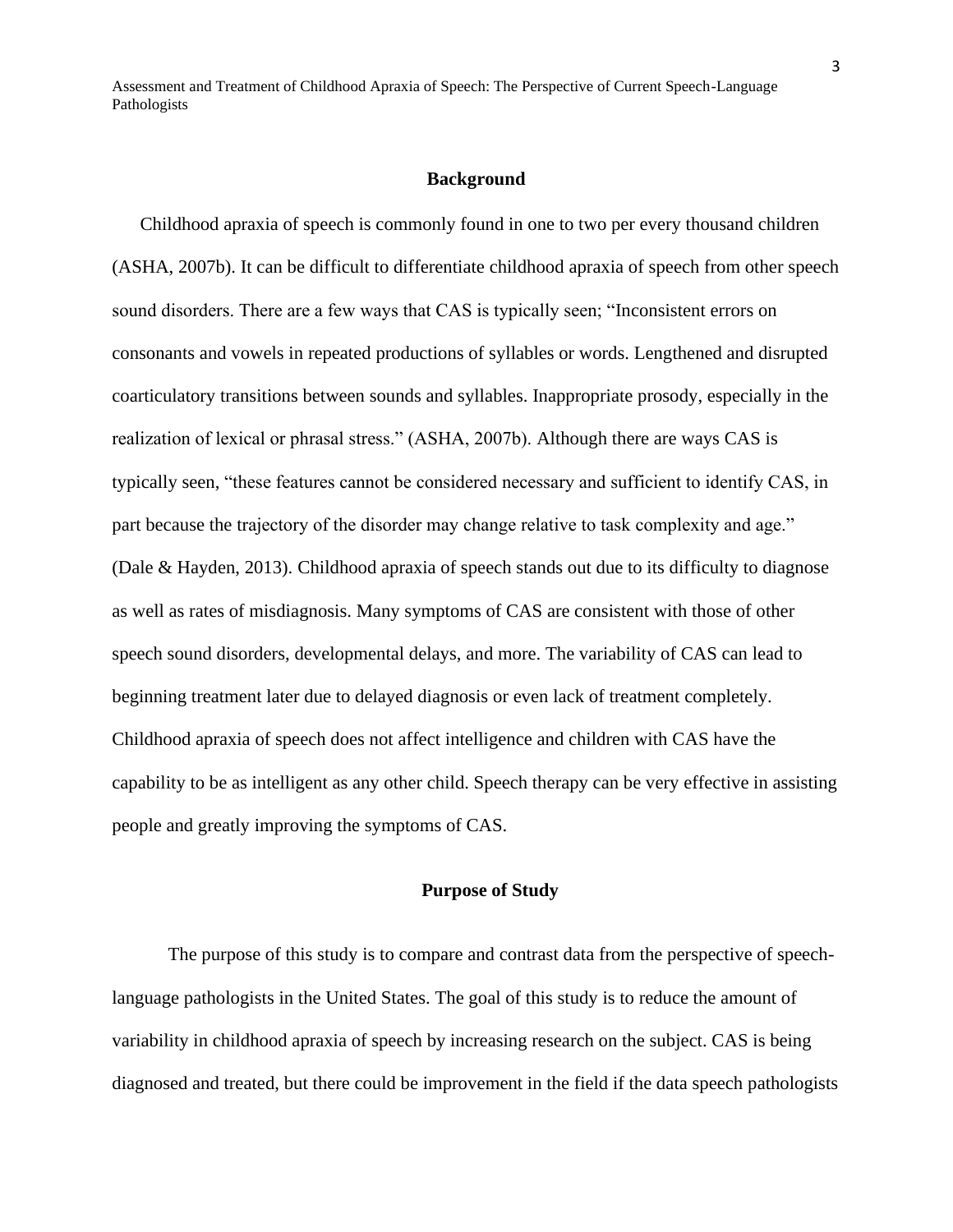are discovering through daily trial is documented. There could be methods or trends happening in one part of the country that could be shared and implemented in another part of the country. Research has found that when it comes to diagnosis; "Reliability was fairly good but needs more extensive examination, especially across a larger number of clinicians who have different levels of experience." (Strand, E. A., Duffy, J. R., Clark, H. M., & Josephs, K. 2014). There is a deficit in research in this field and this survey is a step into working on closing that deficit. Some research says; "the core deficit in apraxia of speech is imprecise and unstable transcoding of linguistic representations of segmental features, phonemes, syllables, words, and lexical stress to motor plans and programs for manifest speech." (Shriberg, Strand, Fourakis, Jakielski, Hall, Karlsson, . . . Wilson, 2017). The most updated ASHA information on CAS clearly states the areas where understanding on CAS is lacking. This survey asks about diagnosis, diagnostic tools, prevalence of CAS in a caseload, and more. "Prevalence estimates of CAS are unreliable due to the inconsistency of diagnostic guidelines (Shriberg, Aram, & Kwiatkowski, 1997), lack of adequately validated diagnostic tools (McCauley & Strand, 2008), and small sample sizes in relevant studies." The way to combat small sample sizes is through funding and incentives to receive adequate participants for valid information. The purpose of this study is to create a method so simple, through concise virtual survey, to receive a large enough sample size to truly make a difference in the understanding of CAS.

#### **Method**

#### **Participants**

Participants in this study will be licensed, speech-language pathologists working in a variety of settings across the United States. This study will be conducted completely virtually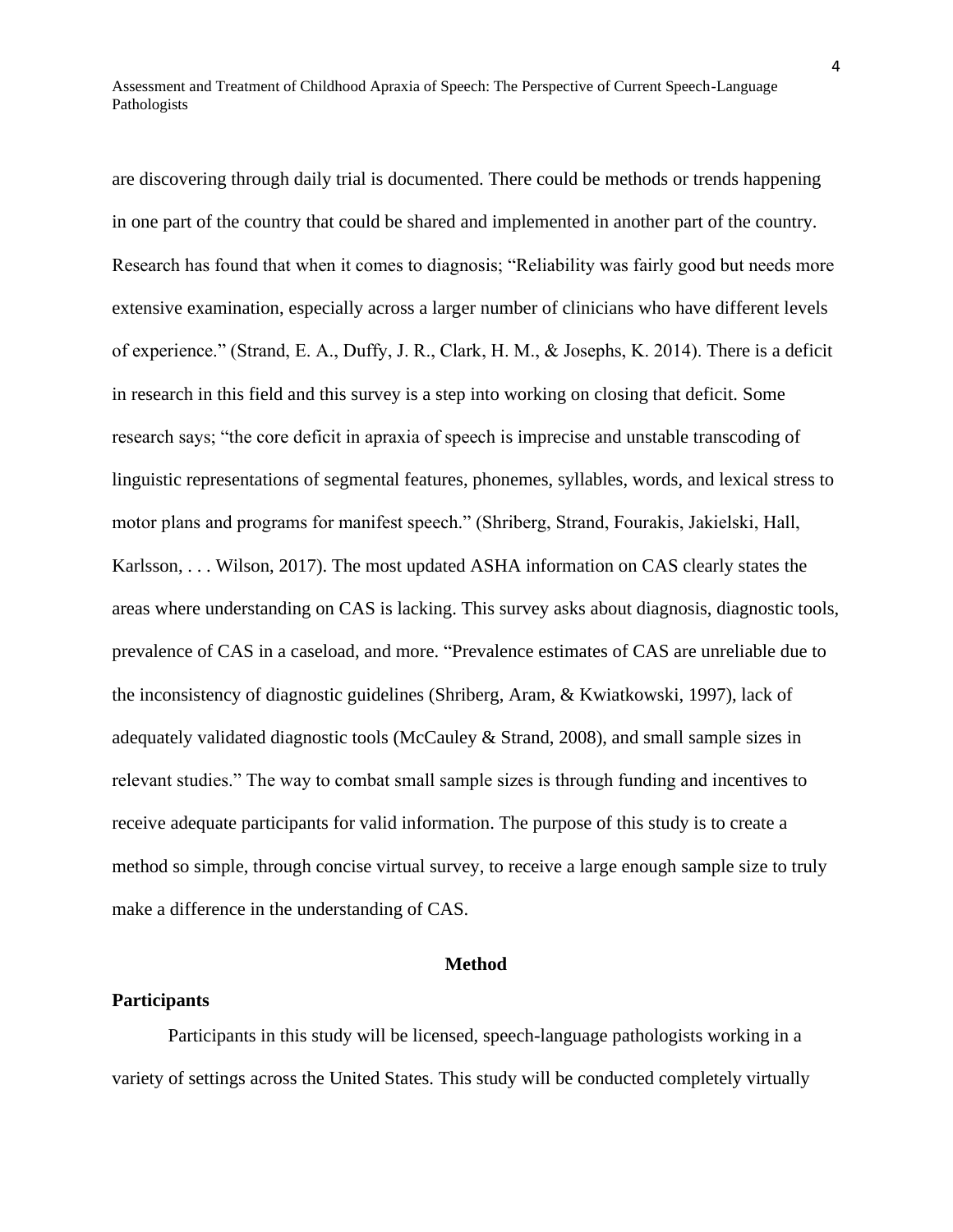and in full conjunction with COVID-19 regulations throughout the duration of the project and with approval from the Institutional Review Board. SLPs will be recruited through professional networks and social media. They will then be incentivized to participate through a raffle for a one-hundred-dollar VISA gift card. There will be a raffle after every one hundred participants. The participants will be given a deadline they need to meet in order to be considered for the raffle in order to ensure completion of survey. Ideally, five hundred participants will be found for this research. This will mean five of the five hundred participants will be recipients of onehundred-dollar gift cards. The gift cards will be VISA and will be of a generally beneficial value.

#### **Materials**

Materials for this project are very minimal and financially feasible making this project efficient as well as effective. The finances for this project will be spent on incentives for the participation, while the materials are costless. This survey will be constructed on the program, Qualtrics. Qualtrics is free through University of Arkansas resources and is able to produce a successful virtual survey. There will be a link available to the participants for them to follow. The link will lead to a Qualtrics page which contains information for the participants to read. The first page is a summary of the project and will allow the speech pathologists to be prepared before they begin the survey. A button will lead them to a new page which will contain the ten questions in an easy-to-read format. The survey will be structured as ten multiple choice questions, aside from an optional space for typing labeled "other" on some questions to allow for more information intake. This survey is designed to appear short and easy to maneuver as to not dissuade participants from engaging, but also will collect a lot of information.

#### **Procedures**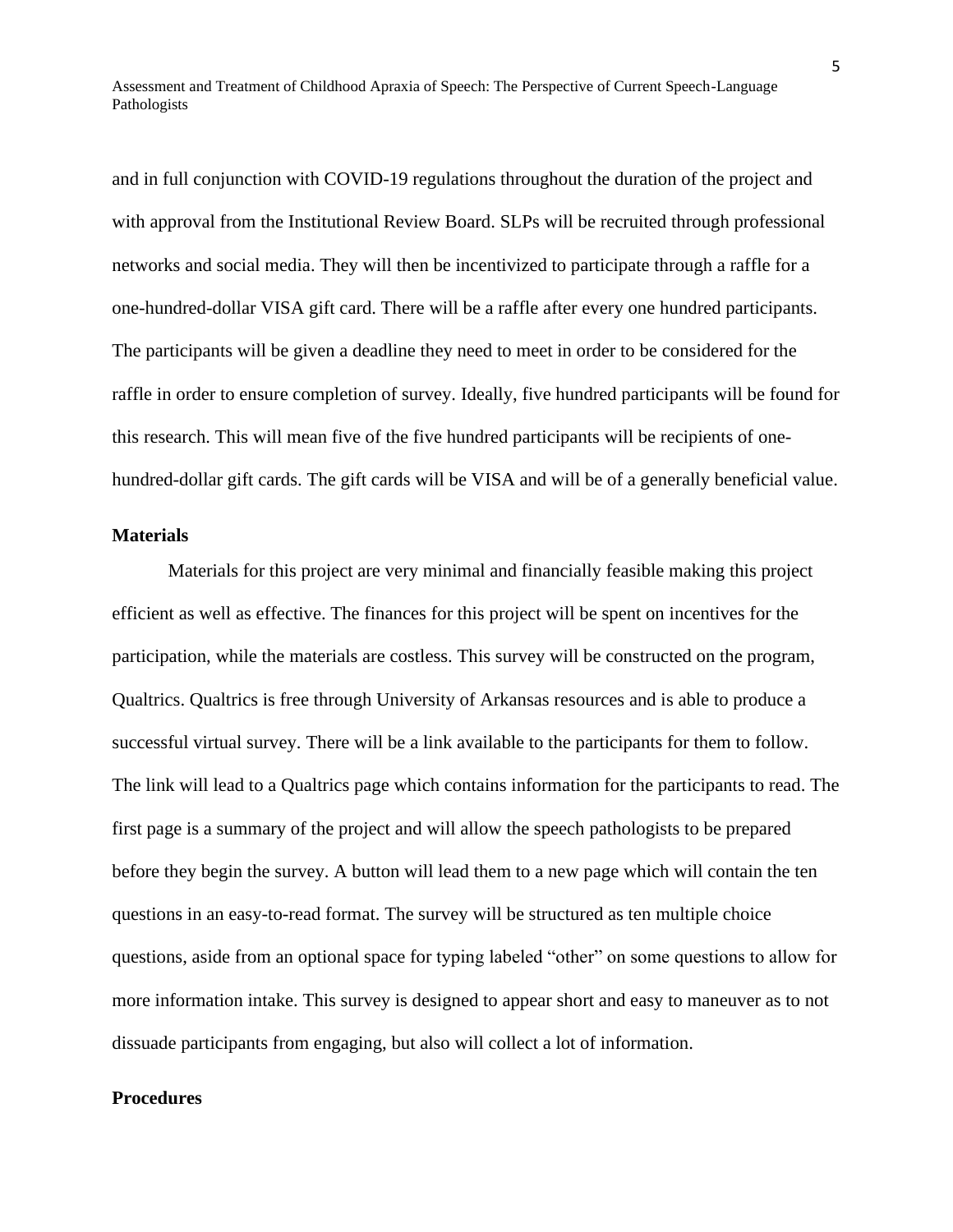Once participants have agreed to take the survey, the study will officially begin. I will send the participants the completed survey via Qualtrics. The survey will not be timed and participants can spend as much time as they need on the survey. The survey will consist of ten multiple-choice questions. The participants will go through all ten questions choosing the best option for them. On certain questions, if none of the options apply there will be a fill in the blank option on then end to allow for elaboration.

#### **Questionnaire Design and Background**

The survey has three main topics which the questions stem from: education, clinical questions, and treatment. The following flow chart is designed to replicate the direction of the survey. This outline provides intentionality and direction within the formatting of the survey. It begins with knowledge and experience prior to seeing clients. It then goes into experiences with clients. It ends with how clients are improving and eventually finishing speech therapy due to treatment.

#### **Education**

The education section of the survey focuses on clinical training and preparedness prior to seeing clients with CAS. Research shows there are few specialists in this area so educating clinicians is even more important. With limited resources for referral, it puts more emphasis on their ability to effectively diagnose and treat. ASHA has an abundance of continued educational opportunities for clinicians. Online and in person there are over a thousand available resources on their website. These are great resources for already practicing clinicians to learn about new research and reeducate themselves on CAS. As research increases, younger clinicians will learn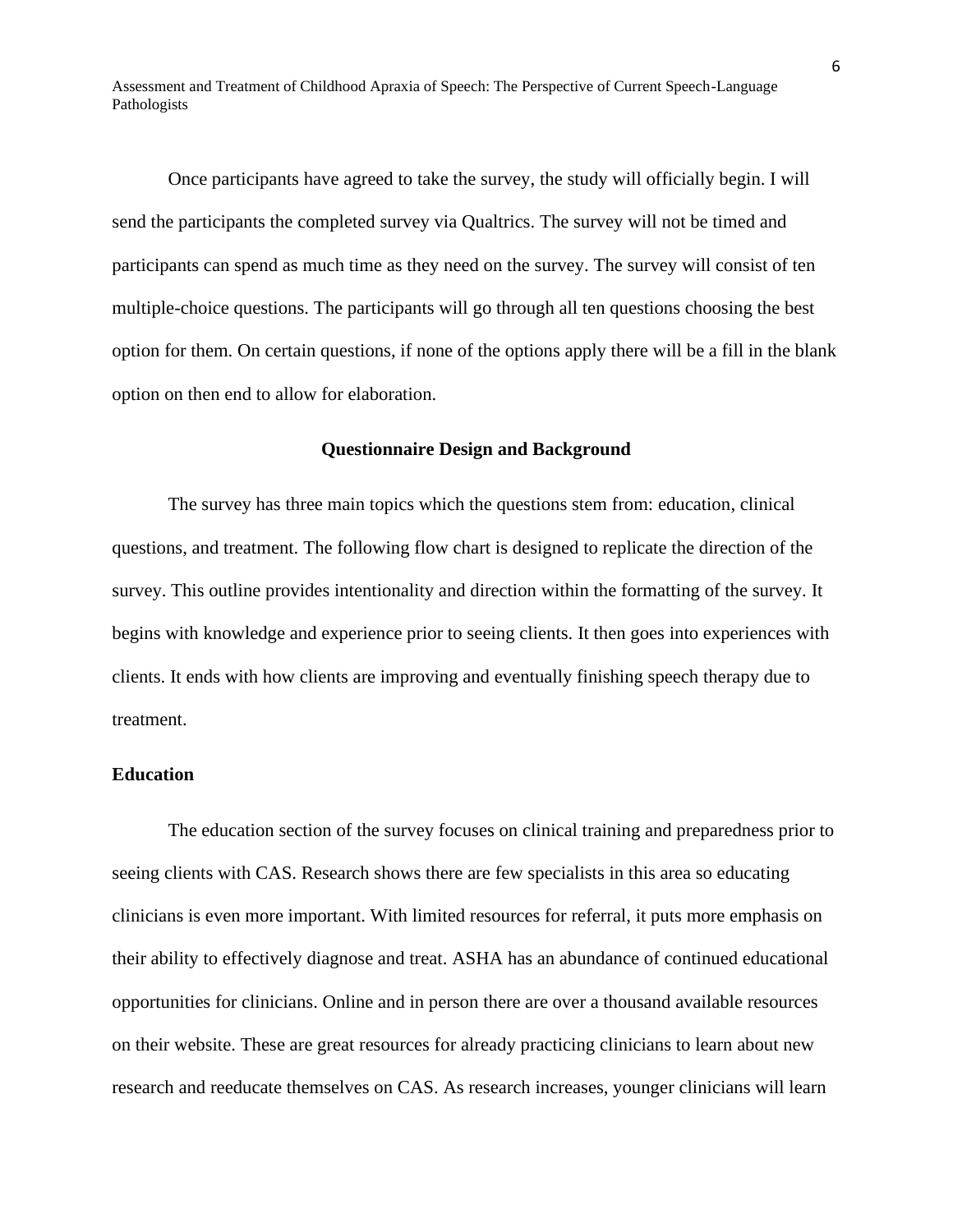different information in undergraduate and masters' programs. Continued education is so important in a field which is advancing so rapidly. As we finish school and begin work in the field it is important to stay caught up on the best practices and treatments to benefit our clients.

#### **Clinical Questions**

The clinical questions are designed to reveal information about making an initial diagnosis and numbers of cases. This is necessary as, "The primary need in CAS research is explicit criteria for one or more speech processing constraints posited to be a core CAS deficit. We define a core CAS processing deficit as one that underlies the onset and persistence of CAS. (Shriberg, Strand, Fourakis, Jakielski, Hall, Karlsson, . . . Wilson, 2017)." I agree with this notion and it was one of the guidelines I considered when choosing clinical questions for this section of the survey. I have found these types of statements to be consistent in published research articles pertaining to CAS. Most contain statements with limitations and needs for future research.

#### **Treatment**

In looking at other research on treatment of childhood apraxia, it is clear that more intensive and consistent treatment over time is most effective. According to a study titled, Treatment and Intensity of Childhood Apraxia of Speech, "The results indicated that only higher intensity treatment (2×/week) led to significantly better outcomes for articulation and functional communication compared with 1×/week (lower intensity) intervention. Further, neither lower nor higher intensity treatment yielded a significant change for speech intelligibility at the word or sentence level. In general, effect sizes for the higher intensity treatment groups were larger for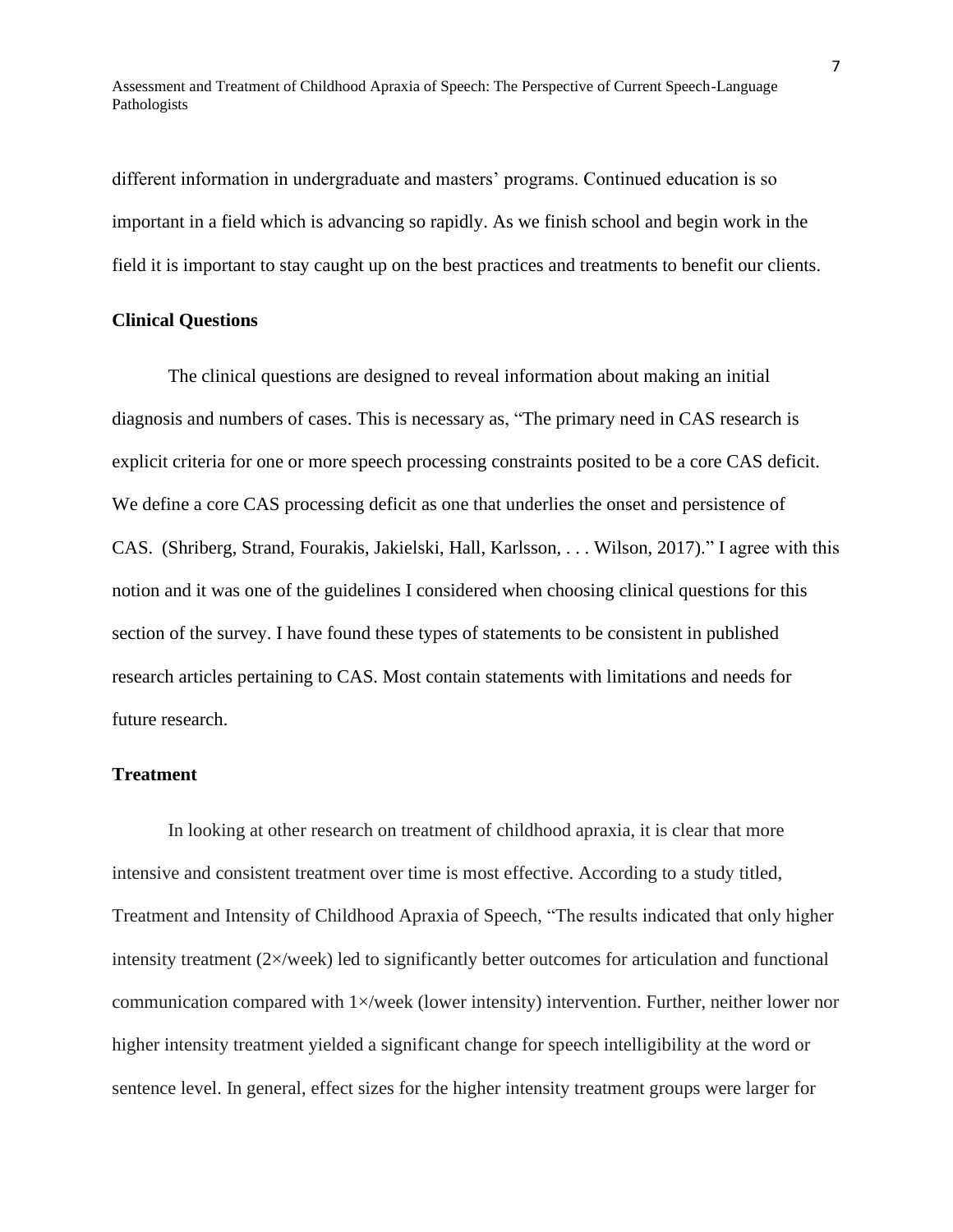most variables compared with the lower intensity treatment group." (Namasivaya., Pukonen, Goshulak, Hard, Rudzicz, Rietveld, Maassen, Kroll, & Van Lieshout, 2015). This information from the study shows the duration and frequency of treatment which proves most beneficial for improving symptoms of CAS. These findings are what led me to ask questions in my survey to reveal what specific types of treatment, frequency, duration, and milestones of improvement. I wanted to expand on known knowledge and dig deeper to find more intel on treatment results.

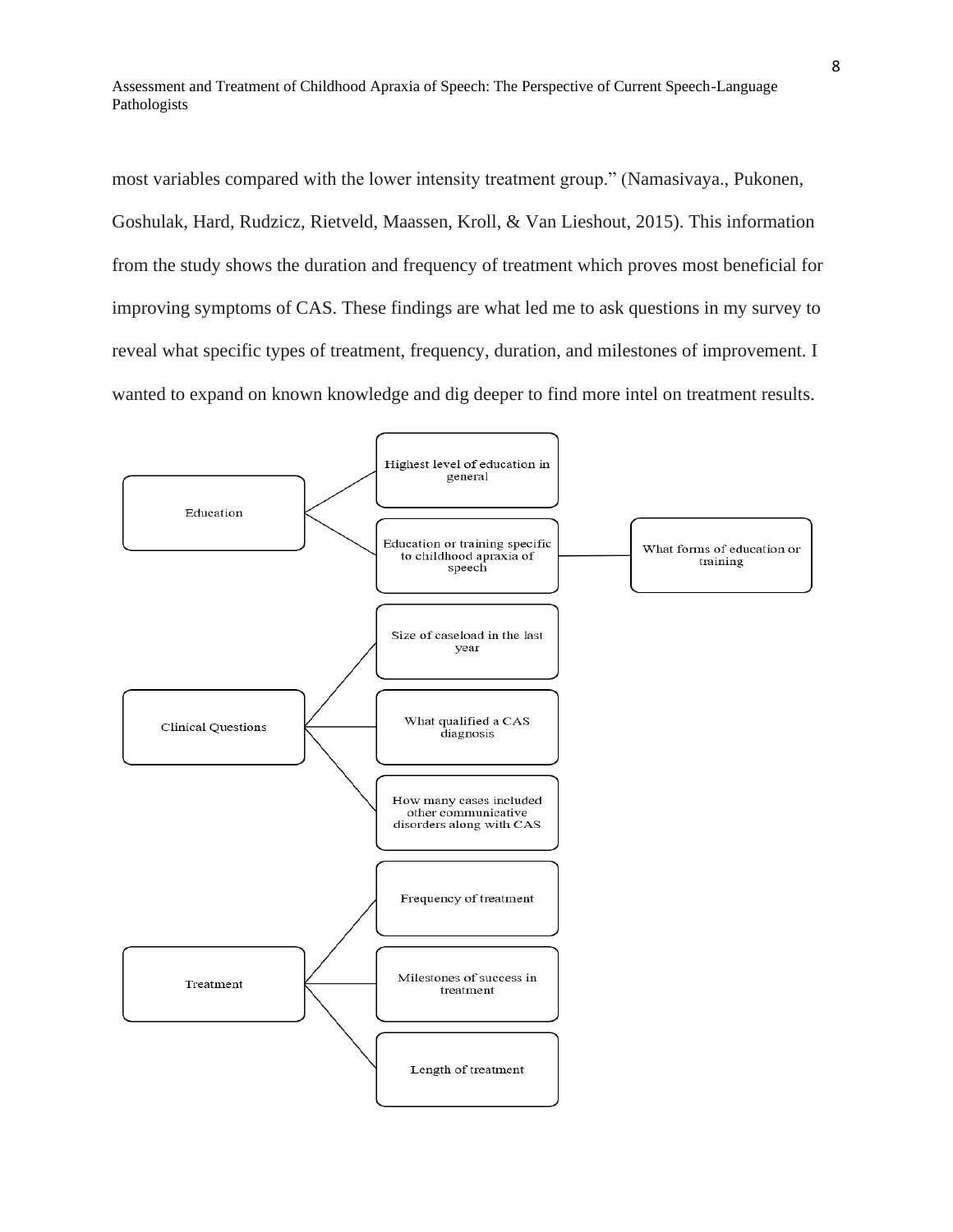#### **Qualtrics Materials**

#### **Consent Form**

When a participant first opens Qualtrics to access the survey they will see a consent form. The form is one of two pages including the survey. This outlines the expectations of the participant and makes them aware of all information before they choose to participate.

"My name is Sabrina White and I am an undergraduate student at the University of Arkansas in the Communication Sciences and Disorders program. The following document is a digital survey about childhood apraxia of speech. This survey is part of my thesis and graduation process. I, as well as my Faculty Supervisor, are available to answer any and all questions you may have about the research. You can contact me at [sgw005@uark.edu](mailto:sgw005@uark.edu) or Dr. Kimberly Frazier at [kimfraz@uark.edu.](mailto:kimfraz@uark.edu)

The purpose of this research is to increase the general knowledge of childhood apraxia of speech, discover how practicing clinicians are being trained, and how they are treating children. The survey will ask you ten questions and take you no longer than fifteen minutes to complete. The purpose of the survey is to gain knowledge on your understanding, experiences, and education in regards to childhood apraxia of speech. I will be taking your answers into account in a larger comparison of data from all of the surveys collected in this research. You will have the option to include your name and email in the survey. The names will be collected for a raffle and five winners will be chosen at random. The winners will receive a one-hundred-dollar VISA gift card. Participation in the raffle is voluntary and designed solely to thank participants for their time. If you do not feel comfortable using your name it will not affect your survey. Any and all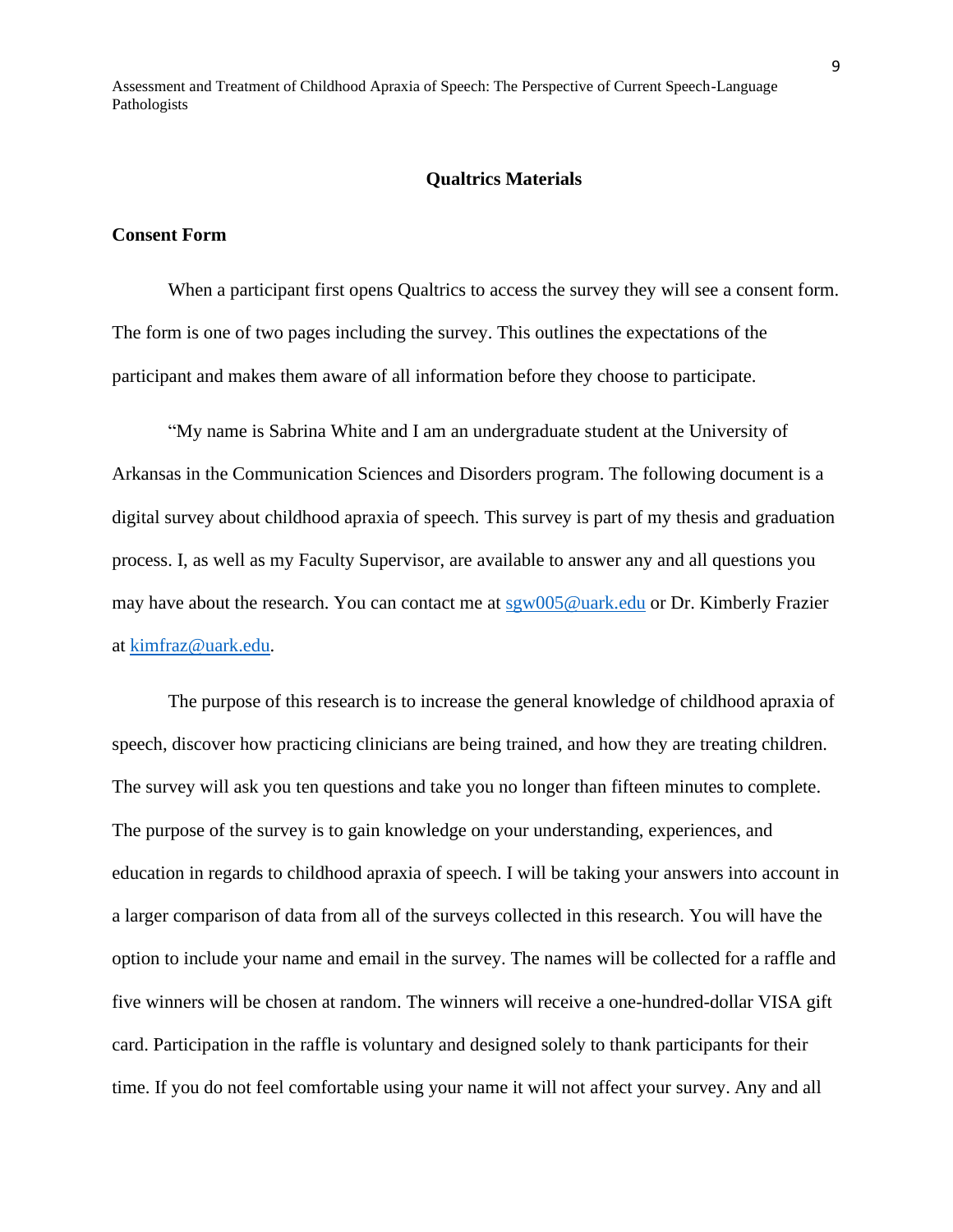personal identifiers will be removed from this survey once the data collection portion of the research is complete to protect your privacy. If you choose to continue beyond this page knowing this information you are thereby consenting to participation in the study. Participation is voluntary, and refusing to participate will not adversely affect any other relationship with the University of Arkansas or any researchers involved. If you have any further questions about your rights as a participant, please contact Ro Windwalker, the University's Human Subjects Compliance Coordinator, at 479-575-2208 or [irb@uark.edu.](mailto:irb@uark.edu) Thank you so much for your consideration."

#### **Survey**

- 1) What degree do you have? (A) Bachelor's (B) Master's (C) PhD (D) SLPD (E) Other
- 2) Did you receive specific or extra training for CAS? (A) yes (B) no
- 3) If you answered yes to the question above, what specific or extra training have you received? (A) Online Resources (B) Extra Classes (C) Conventions/Seminars (D) Other (E) Doesn't Apply
- 4) How many children were in your caseload in the last year? (A) 0-10 (B) 10-20 (C) 20-30 (D) 30-40 (E) 40-80 (F) 80+
- 5) What qualifications were met in order for you to determine CAS as your diagnosis for the child? (A) Word Inconsistency (B) Error in pattern of omission (C) Insufficient vocabulary (D) Disfluency (E) Other
- 6) How many children with CAS were diagnosed with other communication disorders as well? (A) (10%) (B) (20-40%) (C) (50-70%) (D) (80-100%)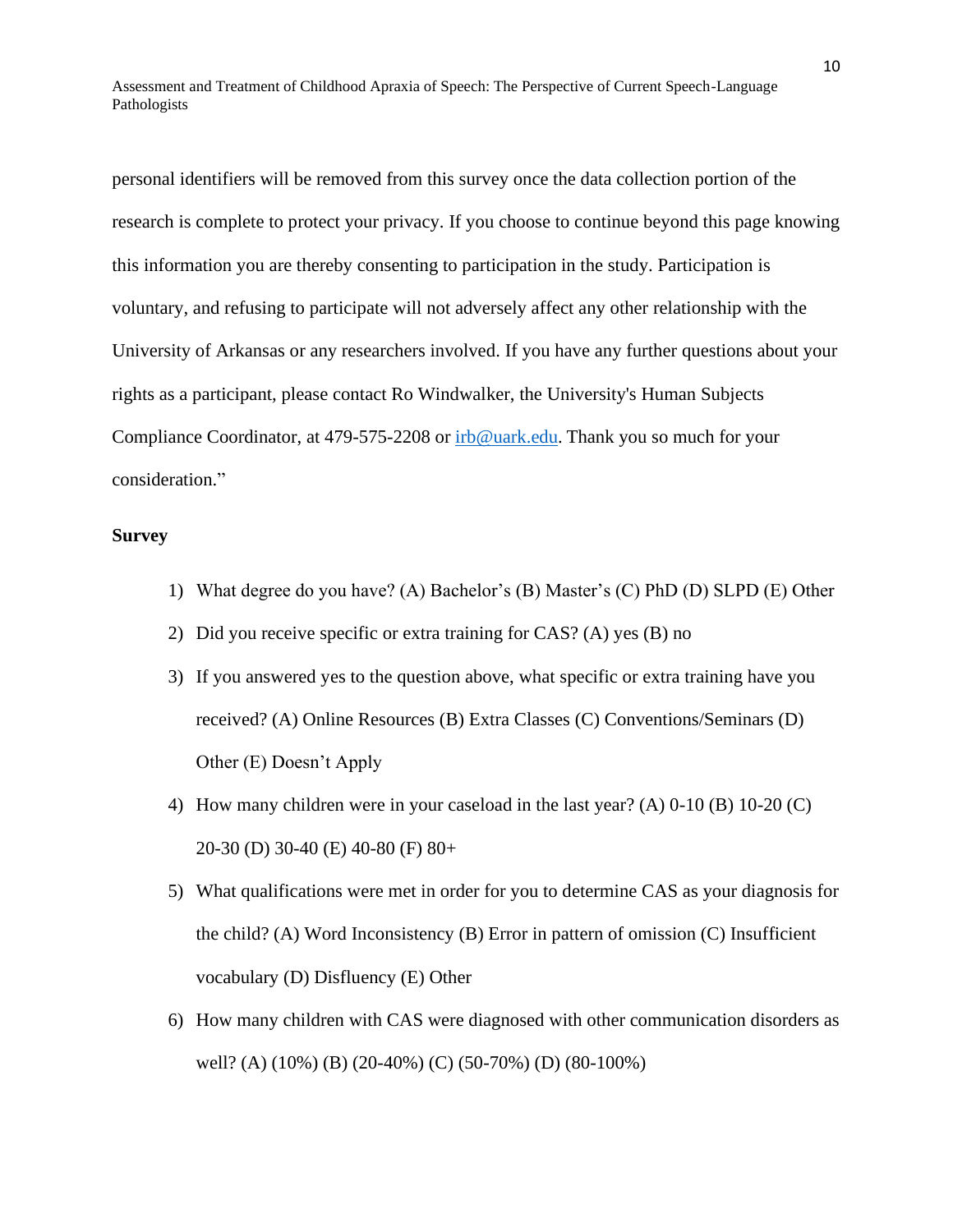- 7) On average, how many times per week did you meet with your child with CAS? (A) Less than once per week (B) Once (C) Twice (D) Three or more
- 8) What was/is your plan for treatment? (A) Shaping (B) Sensory Cueing Approaches (C) Motor Programming Approaches (D) Linguistic Approaches (Other)
- 9) What were the major milestones for success in their treatment? (A) More consistency in speech production (B) Overall increase in fluency (C) Increase in vocabulary (D) **Other**
- 10) On average, how long did you keep CAS cases for? (A) 1-5 months (B) 6-12 months (C) 1-2 years (D) 2-4 years (E)  $4+$  years (F) Other

Once all questions have been answered, the participants have completed their portion of the study. I will take all the information from the survey and compile it so that it can be analyzed once the study is completed. There will be several deadlines' participants must complete the survey by in order to be considered for the raffle to incentivize promptness and meet the timeline created for this project.

#### **Analysis**

After a sufficient number of surveys have been completed, the data collection portion of this project will be finished. All of the data will be compiled to create a large pool of information. This information will be sorted through, compared, and analyzed. Each question will be singled out and compared across the other hundreds of submissions. These ten questions, when put together, will allow a visualization of the assessment to treatment process for CAS. The hope is that this information will show similarities in diagnosis, commonalities in treatment, and what is overall showing success. After completion of this project, the compilation and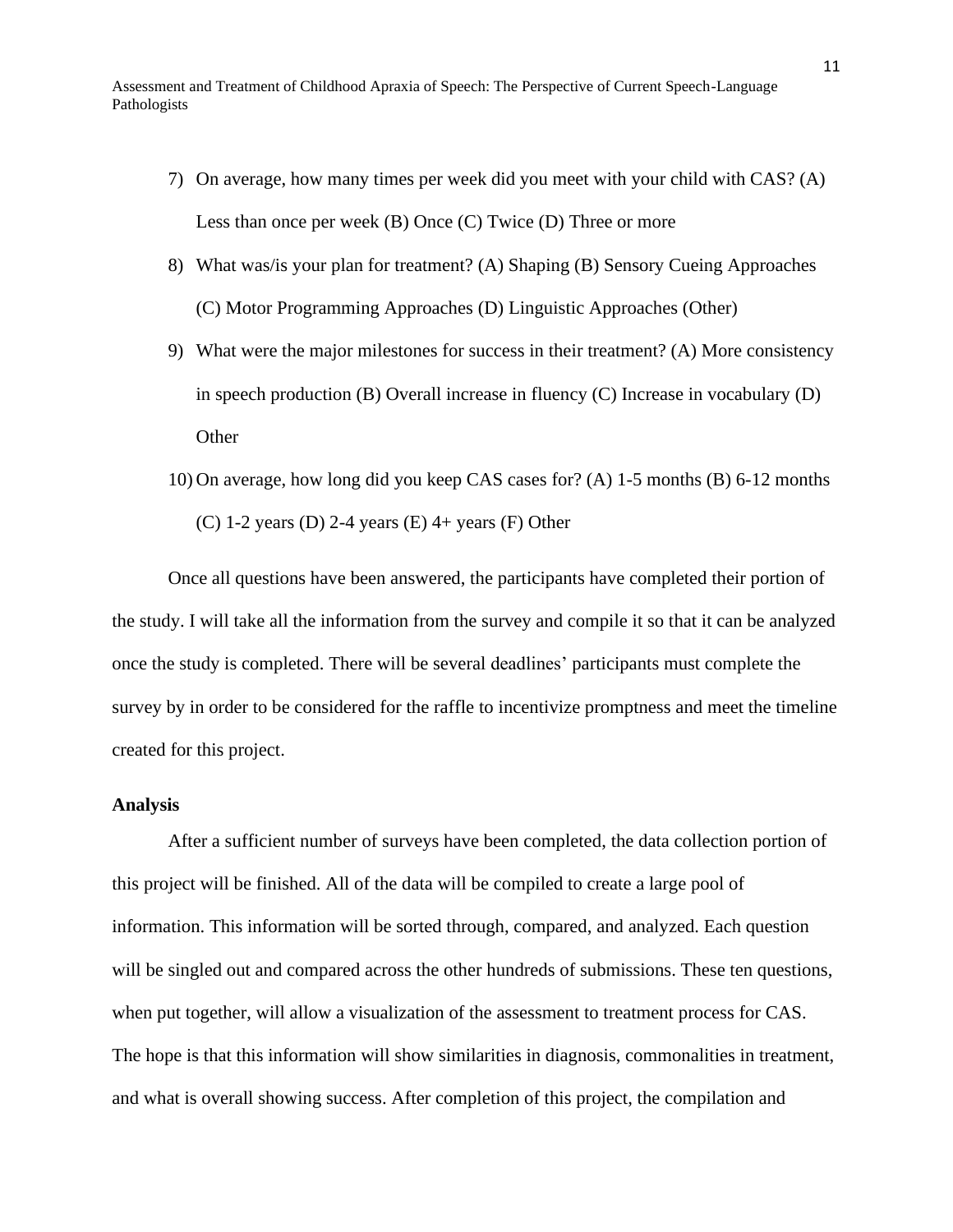publication of this information could allow speech pathologists to gain understanding from their peers. This understanding could allow professionals to be able to help children even more successfully.

#### **Preliminary Results**

This research is still ongoing, but early results are able to show a few trends. The survey is showing that younger or more recently trained clinicians have received higher levels of education or training on CAS. Although there are few specialists on this topic, education has improved in recent years. Results show least one case in each clinician's caseload and success through regular treatment over a period of months to years. This shows that although CAS is not as common as other communicative disorders, it is still relevant. Research is showing that consistent and frequent treatment is necessary for reaching and maintaining milestones. There is cause for concern in low socioeconomic areas or school speech pathologists with higher caseloads. Lesser resources and time can make these instances of misdiagnosis or infrequent treatment higher. These preliminary results give some information, but also affirms the need for further research. In order to solidify these trends or uncover more, further participation is necessary.

#### **Limitations**

Throughout the course of this research, I noticed a few limitations to it being fully successful. The first limitation was finding enough participants to draw results from. Even with the incentives and grant money getting participants was the most difficult part of this project. In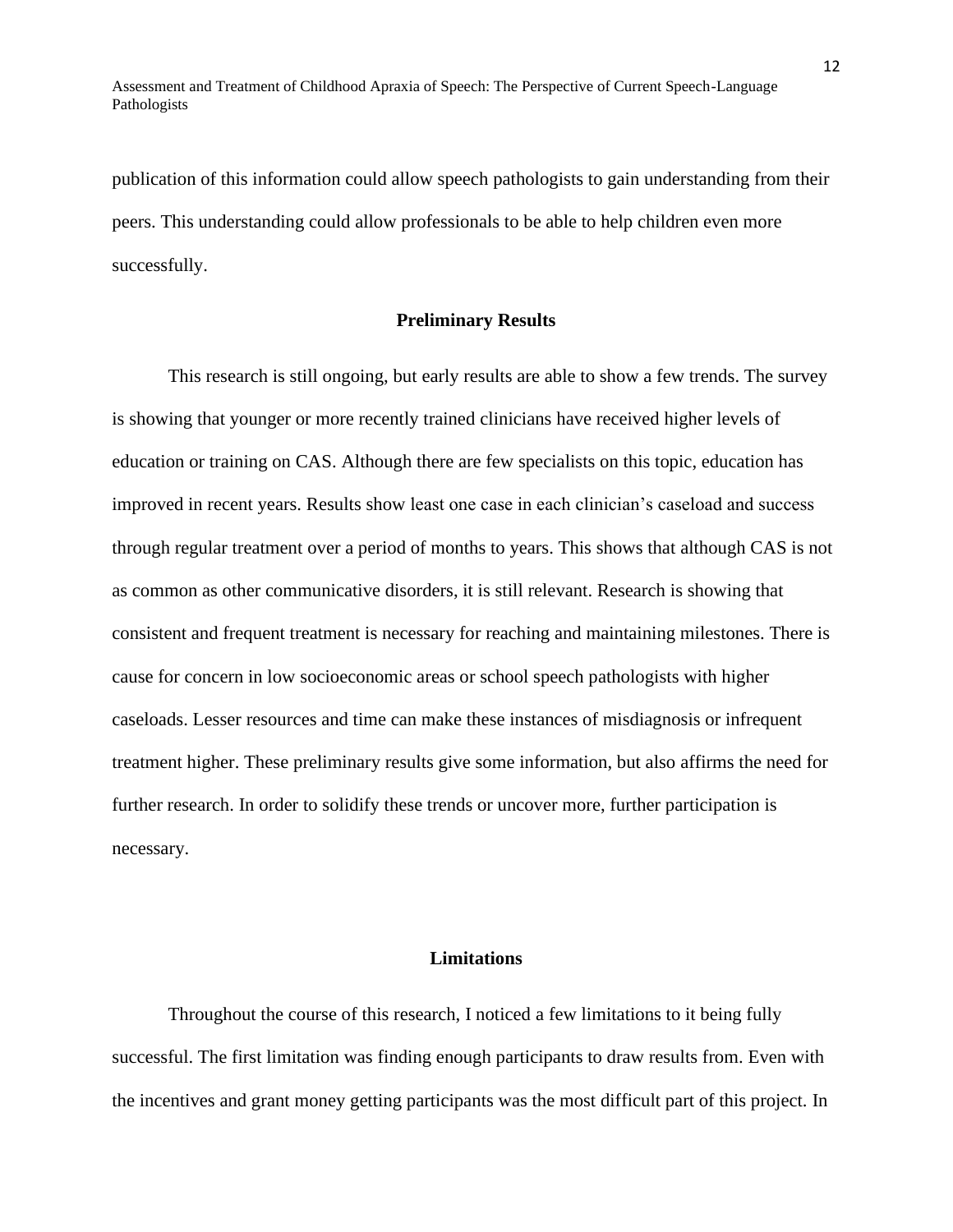order for this research to be more effective a greater sample size is vital. The way this has an impact is to not only get greater numbers of applicants, but diverse applicants.

Another limitation I found was that the participants I did find were centralized to one area, Northwest Arkansas. My goal for this work was to take the perspectives of speech pathologists from around the country and compare and contrast them. Having participants from one area will reduce variety in experiences. Likely, people from the same geographic area will have received similar training and education. They would probably attend the same yearly conventions or continued educational opportunities. Their clients may be more similar in demographic or socioeconomic level than clients from opposite sides of the country. I do not believe that this survey can be as effective as possible without diverse participants from around the country.

A third limitation I found was needing more information on question six, "How many children with CAS were diagnosed with other communication disorders as well? (A) (10%) (B)  $(20-40%)$  (C)  $(50-70%)$  (D)  $(80-100%)$ ". This question is important as children who have with other communication disorders may be in treatment longer, present in other ways, etc. I think it would be beneficial to modify the survey to include an option for a text response after this question. This could help determine what other communicative disorders are typically presenting with CAS, if any. This could show more trends or other commonalities. If there were to be a link then a child which is diagnosed with the other common communicative disorder could be more carefully tested for CAS.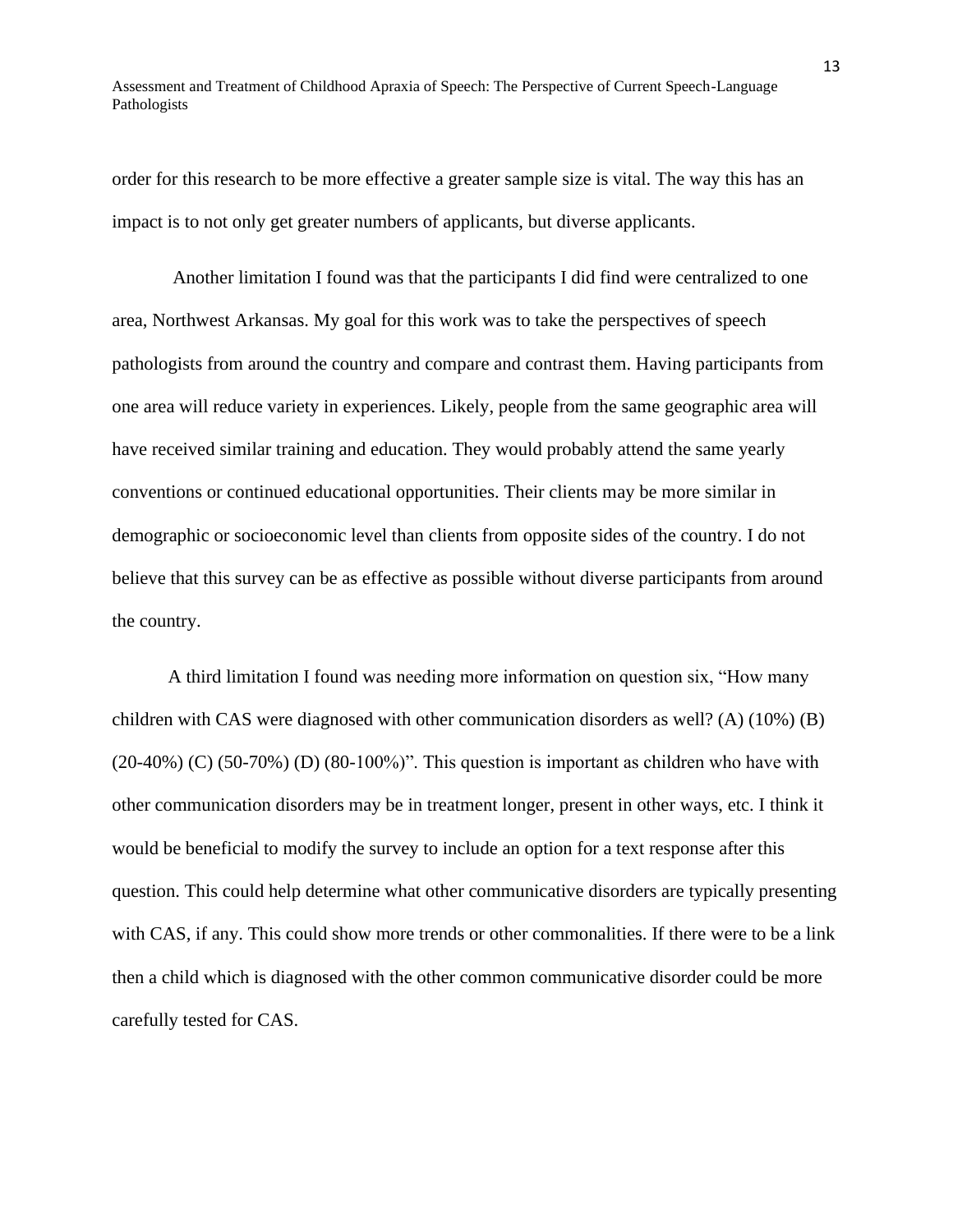#### **Conclusions and Future Directions**

My time as an undergraduate student at the University of Arkansas has come to an end, but I believe this research is still at its beginning. I am continuing my education at the U of A and have the opportunity to continue relationships with my mentor, committee, and peers. I intend to continue to seek participants and see if I can find enough to have significant results. I am genuinely interested in neurological disorders and advancing research and knowledge on childhood apraxia of speech. In the future, I plan to use different means of seeking participants to try and see if that is more effective. So far, I have found participants through professors and other resources at the U of A. In the future, I would like to utilize social media groups or other communication methods which connect ASHA members from a larger area. I think expanding my connections and announcements outside of the University of Arkansas community would be beneficial. I am hoping that through these efforts I will be able to overcome the limitations I have been facing so far. I think improving on areas which have delayed full results on this project could allow it to reach its intended potential. Whether through myself or others, I do hope research continues on this topic. I think increased knowledge would benefit the field and allow for better treatment for all children with CAS.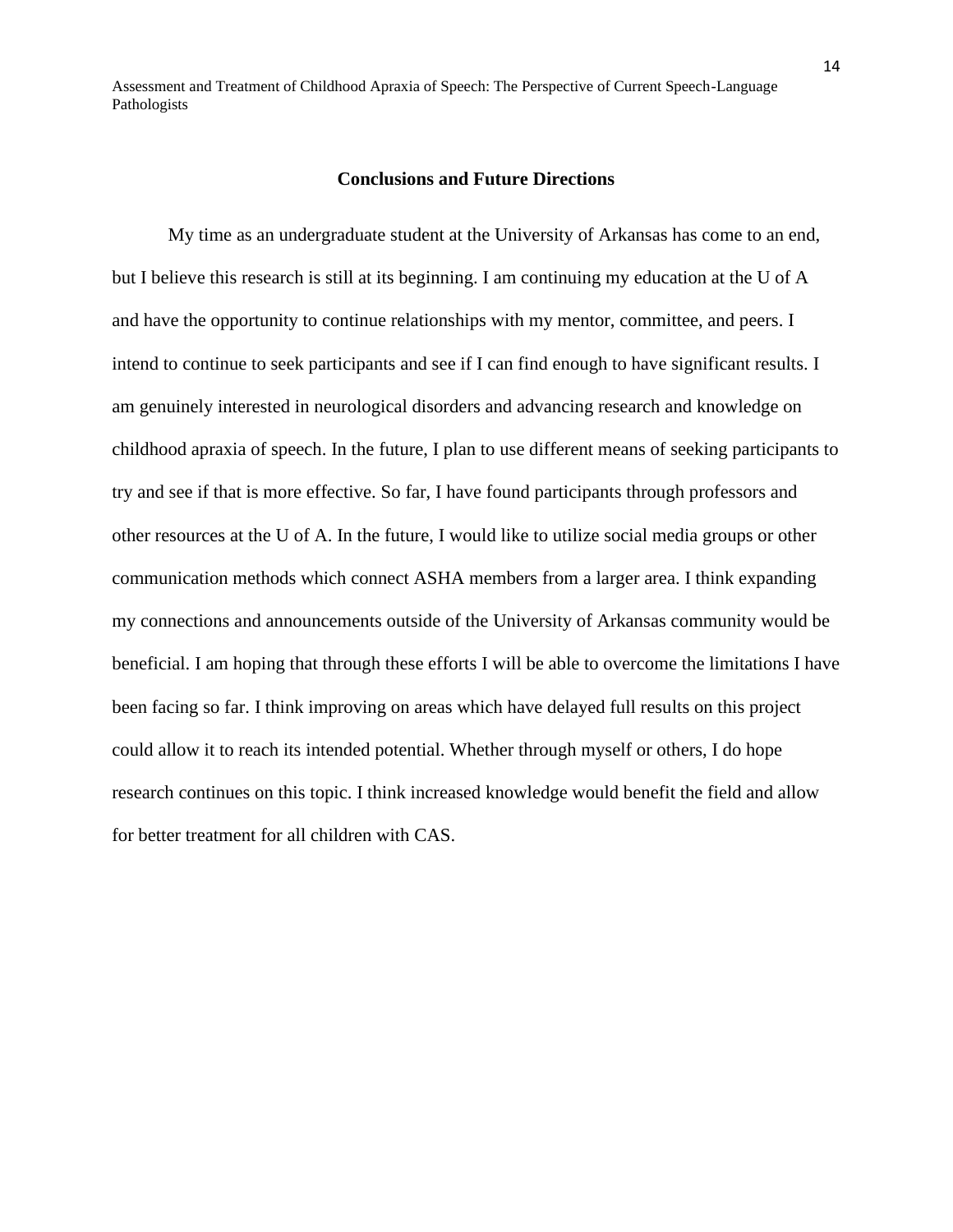#### **References**

Burns, M. S. (2011). Apraxia of Speech in Children and Adolescents: Applications of Neuroscience to Differential Diagnosis and Intervention. *Perspectives on Neurophysiology and Neurogenic Speech and Language Disorders, 21*(1), 15-32. doi:10.1044/nnsld21.1.15

Childhood Apraxia of Speech. (n.d.). Retrieved October 09, 2020, from <https://www.asha.org/Practice-Portal/Clinical-Topics/Childhood-Apraxia-of-Speech/>

- Dale, P. S., & Hayden, D. A. (2013). Treating speech subsystems in childhood apraxia of speech with tactual input: The PROMPT approach. *American Journal of Speech - Language Pathology (Online), 22*(4), 644-661. doi:http://dx.doi.org/10.1044/1058-0360(2013/12- 0055)
- Namasivayam, A.K., Pukonen, M., Goshulak, D., Hard, J., Rudzicz, F., Rietveld, T., Maassen, B., Kroll, R. and van Lieshout, P. (2015), Treatment intensity and childhood apraxia of speech. INT J LANG COMMUN DISORD, 50: 529-546. [https://doi.org/10.1111/1460-](https://doi.org/10.1111/1460-6984.12154) [6984.12154](https://doi.org/10.1111/1460-6984.12154)
- Shriberg, L. D., Strand, E. A., Fourakis, M., Jakielski, K. J., Hall, S. D., Karlsson, H. B., . . . Wilson, D. L. (2017). A diagnostic marker to discriminate childhood apraxia of speech from speech delay: III. theoretical coherence of the pause marker with speech processing deficits in childhood apraxia of speech. *Journal of Speech, Language and Hearing Research (Online), 60*(4), S1135-S1152. doi:http://dx.doi.org/10.1044/2016\_JSLHR-S-15-0298